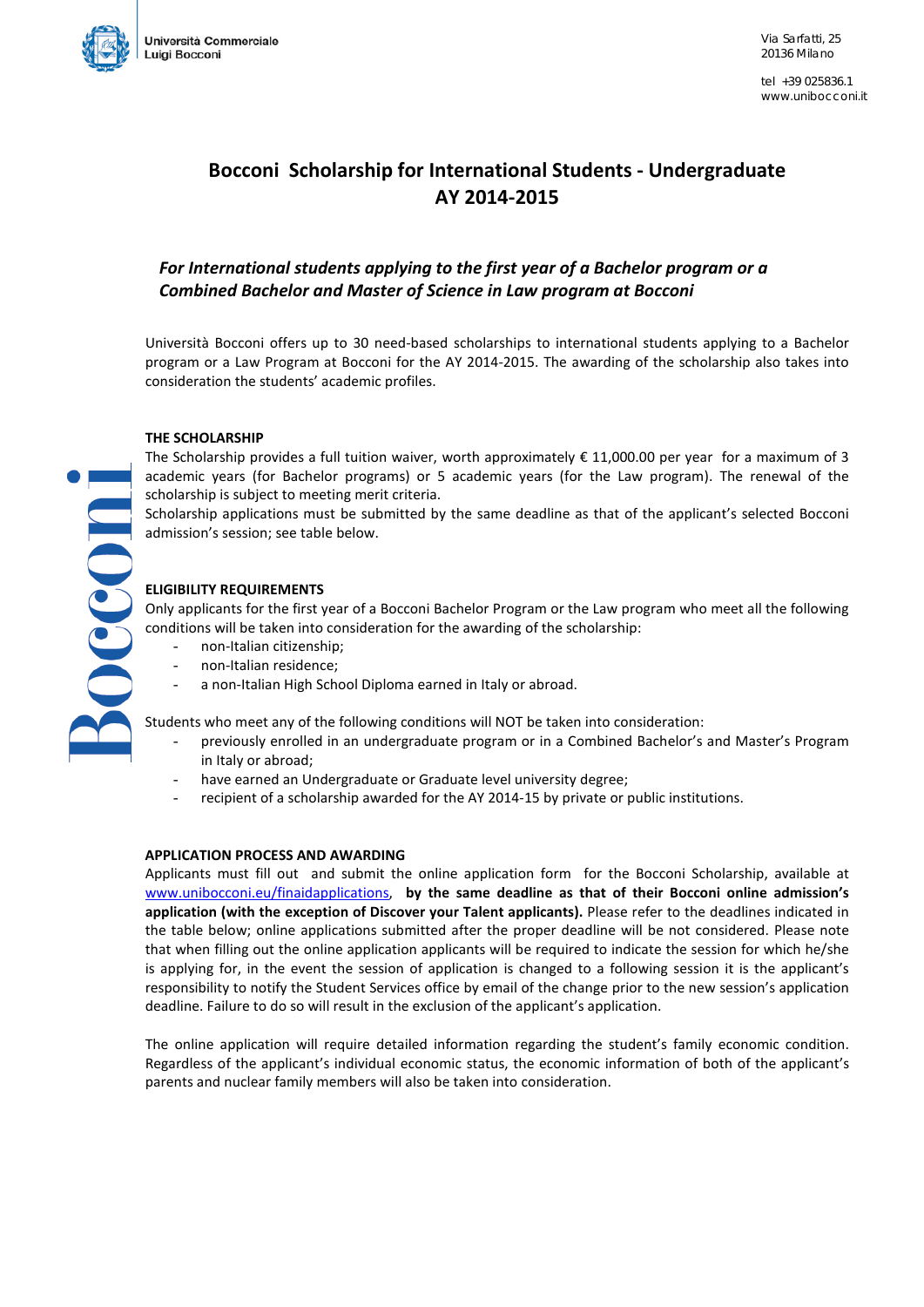#### **Application Time Frames and communication of results**

| <b>Admission's</b>           | <b>Bocconi Online</b> | <b>Online Bocconi</b> | <b>Tentative Date of</b>   | <b>Enrollment</b> |
|------------------------------|-----------------------|-----------------------|----------------------------|-------------------|
| <b>Session</b>               | <b>Admission's</b>    | Scholarship           | <b>Communication of</b>    | <b>Deadline</b>   |
|                              | <b>Application</b>    | Application           | <b>Scholarship Results</b> |                   |
| <b>Discover Your</b>         | N/A                   | 15/11/2013-           | 17/01/2014                 | 24/01/2014        |
| <b>Talent</b>                |                       | $02/12/2013 -$        |                            |                   |
|                              |                       | 1500 hrs              |                            |                   |
| 1 <sup>st</sup> round/Winter | 15/01/2014            | 15/11/2013-           | 03/04/2014                 | 14/04/2014        |
|                              |                       | 15/01/2014 --         |                            |                   |
|                              |                       | 1500 hrs              |                            |                   |
| 2 <sup>nd</sup> round/Spring | 20/03/2014            | 16/01/2014-           | 21/05/2014                 | 03/07/2014        |
|                              |                       | 20/03/2014 --         |                            |                   |
|                              |                       | 1500 hrs              |                            |                   |

Please note that the application must be finalized by 1500 hrs/ 3 p.m. Italian time (GMT+1), on the date of the applicant's relevant deadline. In the event the session of application is changed to a following session it is the applicant's responsibility to notify the Student Services office by email of the change prior to the new session's application deadline. Failure to do so will result in the exclusion of the applicant's application.

**Applicants will be informed of the outcome of their application on the Selections results website (www.unibocconi.eu/undergraduateadmission) and by email.**

**SPECIAL CASES: Students who submit their application for admission and for scholarship in a given admission round, but are "wait-listed" by the Admission's Office, will be evaluated both for admissions and for the scholarship awarding in one of the following rounds. The Student Services Office will notify the student of which session his/her scholarship application will be considered.** 

Scholarships will be awarded by a Commission whose decision is unquestionable and final: no appeals will be considered.

### **Procedures for awarded students**

Candidates awarded a scholarship must complete the following steps (**failure to do so will result in the revocation of the scholarship: no exceptions will be made**):

1) enroll in Bocconi according to the timeline and methods as laid out by the admissions office and make the payment of the advance on the 1st installment of 2014/2015 tuition and fees of € ,543.00 (it will be reimbursed approximately by the end of January 2015 by Università Bocconi);2) Print, fill out completely, sign, date, scan and send the scanned copy of the 2014-15 Bocconi Scholarship for International Students – Undergraduate Acceptance form received by email by the deadline for enrollment to [financial.aid@unibocconi.it;](mailto:financial.aid@unibocconi.it)

3) send the following documents within 60 days of the notification of the awarding of the scholarship:

• the "summarizing form" attached to the confirmation e-mail that applicants receive when they submit the online Bocconi Scholarship for International Students application form;

• a copy of the student's valid passport;

• **For non-Italian income and assets** the following documents must be submitted in **original language** together with an official **translated version in Italian** or English and both the original and the translated version must be **legalized and stamped** by the relevant local Italian authority (for Italian translations) or legalized with an Apostille stamp, in countries that have signed the *Hague Convention of 5 October 1961* (for Italian and/or English translations):

 $\triangleright$  a document indicating the composition of the student's family household must be provided. This document should indicate all family members (nuclear and extended) registered with the same permanent address as the applicant. Please note that the applicant's family economic condition will be evaluated considering the applicant's family of origin, including both parents, as well as all those listed in the official document of the composition of the student's family household, including nuclear and extended family members with the same permanent address;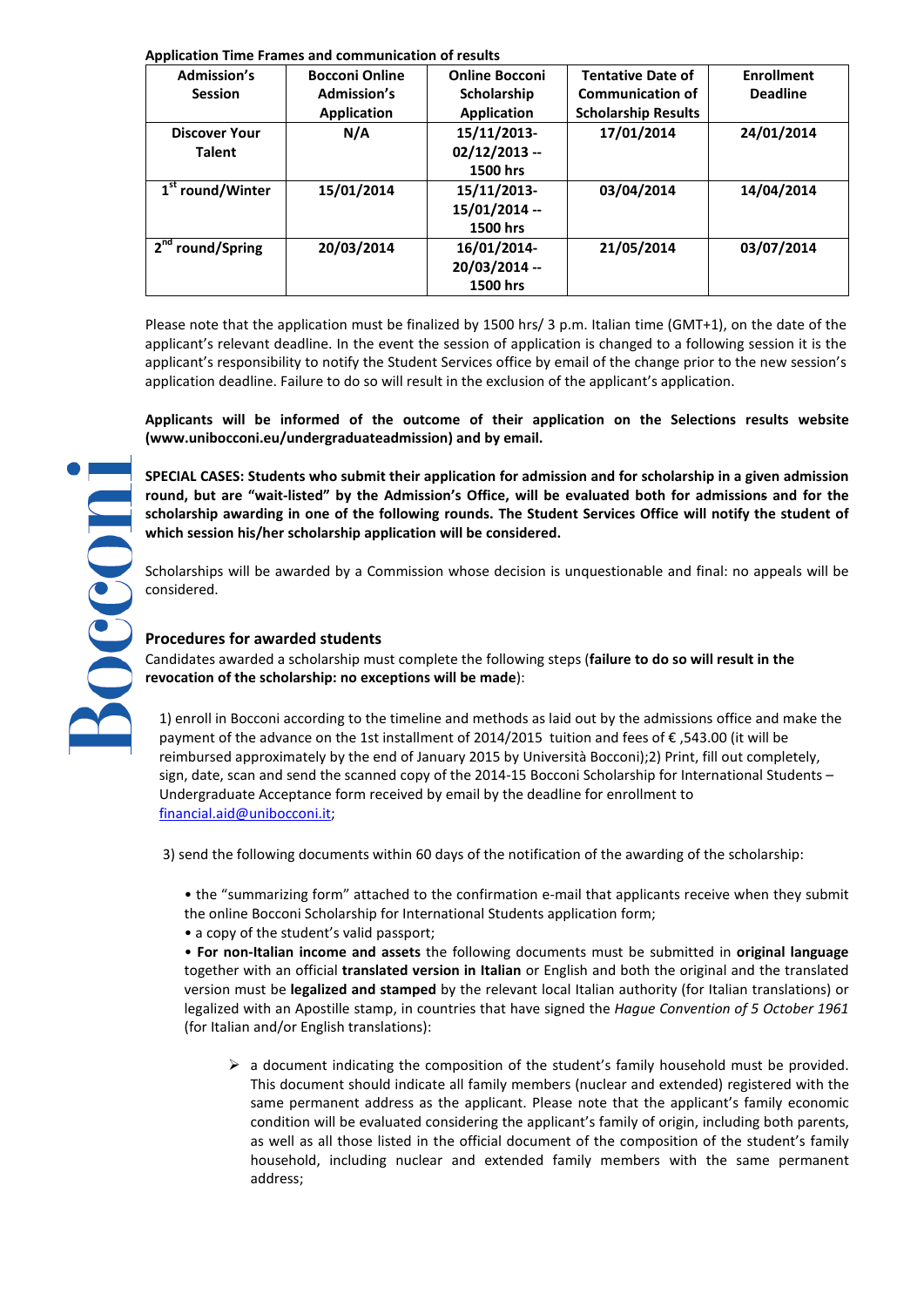- $\triangleright$  a copy of income tax returns for the calendar year 2012 for all of the applicant's family and/or household members must be provided. (If income tax returns are not produced in the student's country statements, from each family and/or household members' employer indicating the person's gross income for 2012 will be considered together with a declaration from the relevant tax agency indicating that the person has no liability/obligations toward the agency/authority for the 2012 year);
- $\triangleright$  a declaration of gross annual income for the 2012 calendar year for each of the applicant's family and/or household members who were employed in the 2012 year must be provided. This certification should be issued by the employer. For unemployed members a declaration of unemployment, retirement/pension, or enrollment in school/university must be provided;
- **if one or more of the student's family and/or household members owned a company or shares**: a Balance sheet up to 31/12/2012, profit and loss account and additional note and a document attesting the number of shares for each family and/or household member. If a Balance sheet, as indicated, is not produced in the student's country the following documents must be provided: A) the final cash balance as of 31 December 2012 B) the overall cost of all assets which can be liquidated with net value of all those paid off as of 31 December 2012 and C) all other assets and properties, as of 31 December 2012;
- $\triangleright$  if one or more of the student's family and/or household members owned developed **property as of 31/12/2012**: a document indicating the relevant area in square meters of the developed property (ex: title deed) and, if any, documents certifying any mortgages on this property and the amount which has not been repaid as of 31 December 2012 must be provided;
- $\triangleright$  if the applicant's family lives in a rented home/flat, a copy of the rental contract which indicates the rent must be provided;
- $\triangleright$  if the applicant's family lives in a home/flat for free and the home/flat is not owned by any of the current habitants a copy of the title deed showing the full name of the owner must be provided;
- $\triangleright$  documentation attesting movable assets as of 31 December 2012 (bank accounts deposit, checking and savings accounts, stocks, dividends, shareholdings, portions of assets net of any companies owned, etc) for each family and/or household member.
- **For household income and assets in Italy** (if any): a 2013 ISEE/ISEEU declaration and the D.S.U. (Dichiarazione sostitutiva unica) which refer to the 2012 calendar year.

All information and documents provided by students will be verified. **If there are any discrepancies between the data provided by the students when filling out the Bocconi Scholarship online application and the documentation sent by mail, the student will be informed and the scholarship will be revoked. Withholding information could result in disciplinary sanctions.**

As **ONLY** applicants awarded the Bocconi Scholarship for International Students will be required to submit all of the above documentation by registered mail, further details regarding where to send and the deadline by which send the documents will be sent by email to awardees.**RENEWAL CRITERIA**

The award will be renewed for a maximum of 2 academic years (for Bachelor programs) or 4 academic years (for the Law program), to those students who meet the following criteria:

- are enrolled in the relevant academic year of their degree program and have made the payment of the 1<sup>st</sup> installment of tuition and fees by the deadline each year;

- and meet the below merit requirements for the:

- **Second year (2015-16):** earn at least 49 credits by August 10, 2015 with a grade point average of at least 26/30;
- **Third year (2016-17):** earn at least 95 credits by August 10, 2016 with a grade point average of at least 26/30;
- **Fourth year (2017-18):** earn at least 150 credits by August 10, 2017 with a grade point average of at least 26/30;
- Fifth year (2018-19): earn at least 220 credits by August 10, 2018 with a grade point average of at least 26/30.

**ROCCON**